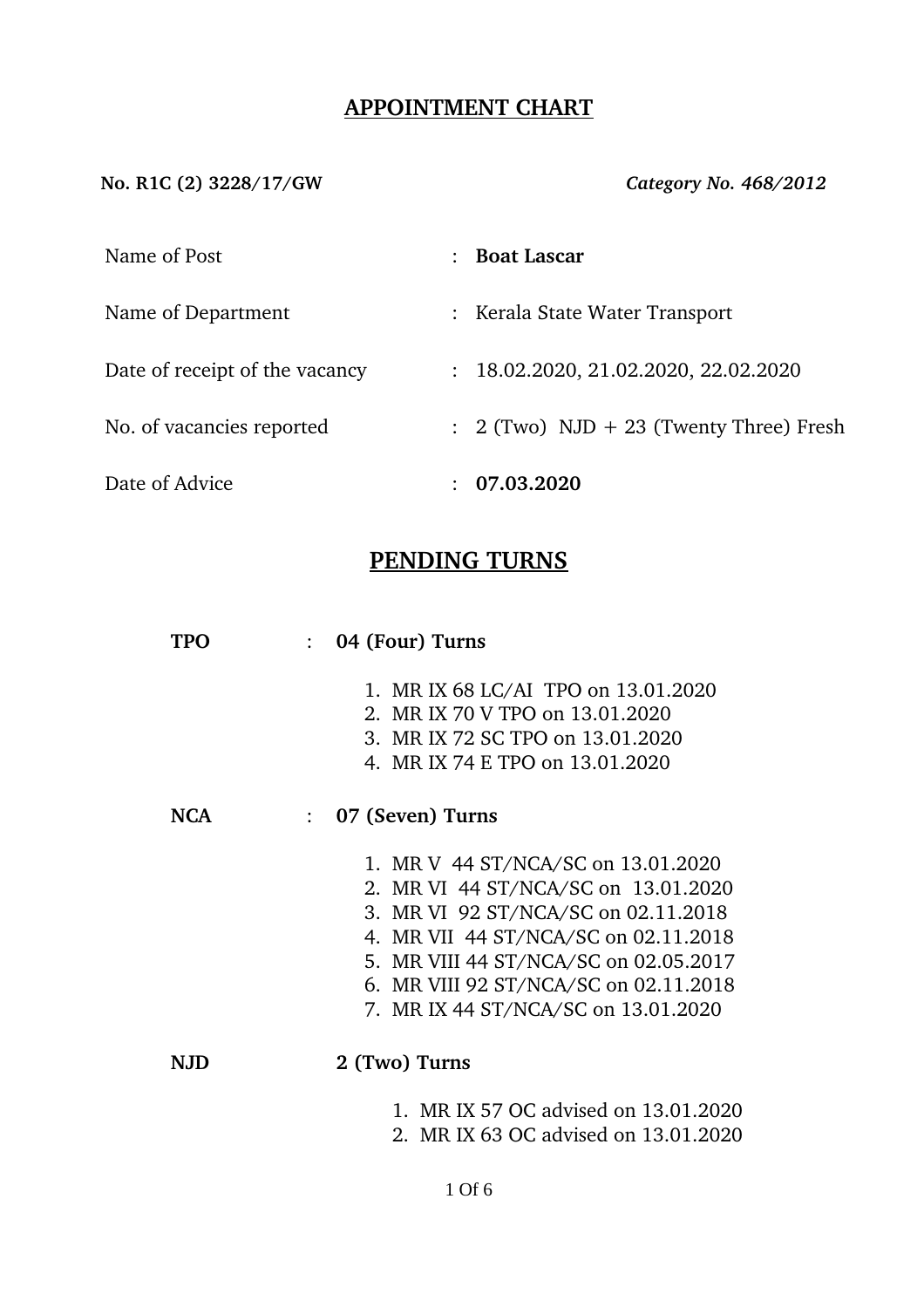## **MAIN ROTATION TO BE CONTINUED FROM MR IX 76 M**

| Sl.<br>No.   | <b>Name and Address</b>                                                                        | Rank No.         | Community                        | Rotation as approved<br>by the Commission                                                                                                         | <b>Remarks</b> |
|--------------|------------------------------------------------------------------------------------------------|------------------|----------------------------------|---------------------------------------------------------------------------------------------------------------------------------------------------|----------------|
| $\mathbf{1}$ | <b>ANEESH K C</b><br>KALATHILPUTHUVAL<br>PANAVALLY PO,<br><b>CHERTHALA</b><br>ALAPPUZHA 688566 | $R - 174$        | <b>DHEEVARA</b>                  | NJD Compensation to<br>MR IX 57 OC advised<br>on 13.01.2020 now<br>satisfied                                                                      | <b>OC</b>      |
| 2            | <b>BIJUPS</b><br>POOKAITHAYIL<br><b>CHEMPU</b><br>KOTTAYAM 686608                              | $R - 175$        | DHEEVARA-<br><b>VALAN</b>        | NJD Compensation to<br>MR IX 63 OC advised<br>on 13.01.2020 now<br>satisfied                                                                      | <b>OC</b>      |
| 3            | <b>JOBY A J</b><br><b>AZHEEKKAL</b><br><b>VETTACKAL</b><br><b>ALAPPUZHA</b>                    | $R - 3$<br>(S/L) | <b>LATIN</b><br><b>CATHOLICS</b> | MR IX 68 LC/AI TPO<br>on 13.01.2020 now<br>satisfied                                                                                              | <b>BC</b>      |
| 4            | <b>SURESH C S</b><br><b>CHAKKARATHARA HOUSE</b><br>VAIKOM, T V PURAM P O<br>KOTTAYAM 686 606   | $R - 1$<br>(S/L) | VISWAKARMA -<br><b>ASARI</b>     | MR IX 70 V TPO on<br>13.01.2020 now<br>satisfied                                                                                                  | <b>BC</b>      |
| 5            | <b>SURESH E M</b><br><b>EZHATTIL HOUSE</b><br>PANANGAD,<br>PANANGAD PO,<br>ERNAKULAM 682506    | $R - 8$<br>(S/L) | <b>SC-PULAYA</b>                 | MR IX 72 SC TPO on<br>13.01.2020 now<br>satisfied/<br>NCA Compensation to<br>MR V 44 ST/NCA/SC<br>on 13.01.2020 now<br>satisfied.<br>No ST/NCA/SC | <b>BC</b>      |
| 6            | <b>PRADEEP P S</b><br>PRADEEP BHAVAN<br>KAINAKARY EAST P O<br>ALAPPUZHA 688501                 | $R - 181$        | $HINDU -$<br><b>EZHAVA</b>       | <b>MR IX 83 OC</b>                                                                                                                                | <b>OC</b>      |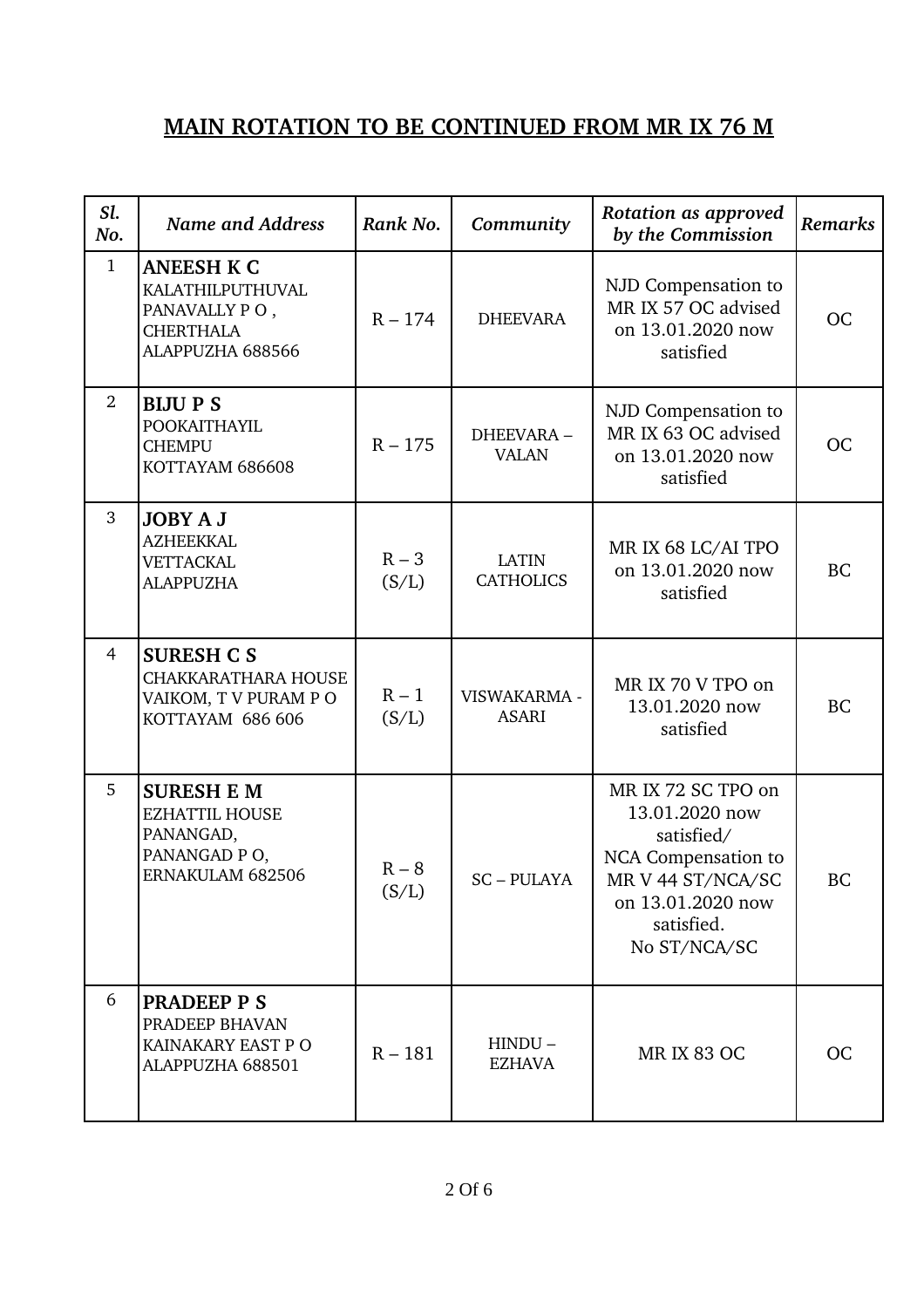| Sl.<br>No.     | <b>Name and Address</b>                                                                                             | Rank No.          | Community                  | Rotation as approved<br>by the Commission        | Remarks   |
|----------------|---------------------------------------------------------------------------------------------------------------------|-------------------|----------------------------|--------------------------------------------------|-----------|
| $\overline{7}$ | <b>SUDHEER KA</b><br>KADALIMATTATHIL<br><b>HOUSE</b><br>VANNAPPURAM PO,<br><b>IDUKKI 685607</b>                     | $R - 16$<br>(S/L) | ISLAM-<br><b>MUSLIM</b>    | <b>MRIX 76 M</b>                                 | <b>BC</b> |
| 8              | <b>BIJUMON P K</b><br><b>PADINJARE</b><br><b>ULLADATHARA</b><br><b>VAIKOM</b><br>KUDAVECHOOR PO,<br>KOTTAYAM 686144 | $R - 176$         | <b>DHEEVARA</b>            | <b>MR IX 77 OC</b>                               | <b>OC</b> |
| 9              | <b>PAVIMON P</b><br>POOTHRAKALATHIL<br><b>CHERTHALA</b><br>THANNEERMUKKOM PO,<br>ALAPPUZHA 688527                   | $R - 201$         | $HINDU -$<br><b>EZHAVA</b> | MR IX 74 E TPO on<br>13.01.2020 now<br>satisfied | <b>BC</b> |
| 10             | <b>VINOD V</b><br><b>VIJAYABHAVAN</b><br>PERUMBALAM<br>ALAPPUZHA 688570                                             | $R - 177$         | <b>DHEEVARA</b>            | <b>MR IX 79 OC</b>                               | <b>OC</b> |
| 11             | <b>NOUFAL PA</b><br>POKKATHIL HOUSE<br>MANNANCHERRY PO<br><b>ALAPPUZHA</b>                                          | $R - 17$<br>(S/L) | ISLAM-<br><b>MUSLIM</b>    | <b>MRIX 80 M</b>                                 | BC        |
| 12             | <b>ANOOP TH</b><br>KADAVILPARAMPIL<br><b>CHERTHALA</b><br>MANAPPURAM PO,<br>ALAPPUZHA 688558                        | $R - 179$         | <b>DHEEVARA</b>            | <b>MRIX 81 OC</b>                                | <b>OC</b> |
| 13             | <b>BINESH K S</b><br>KAITHAPARAMBIL<br>KAINAKARY PO<br>ALAPPUZHA 688501                                             | $R - 203$         | $HINDU -$<br>EZHAVA        | <b>MR IX 78 E</b>                                | <b>BC</b> |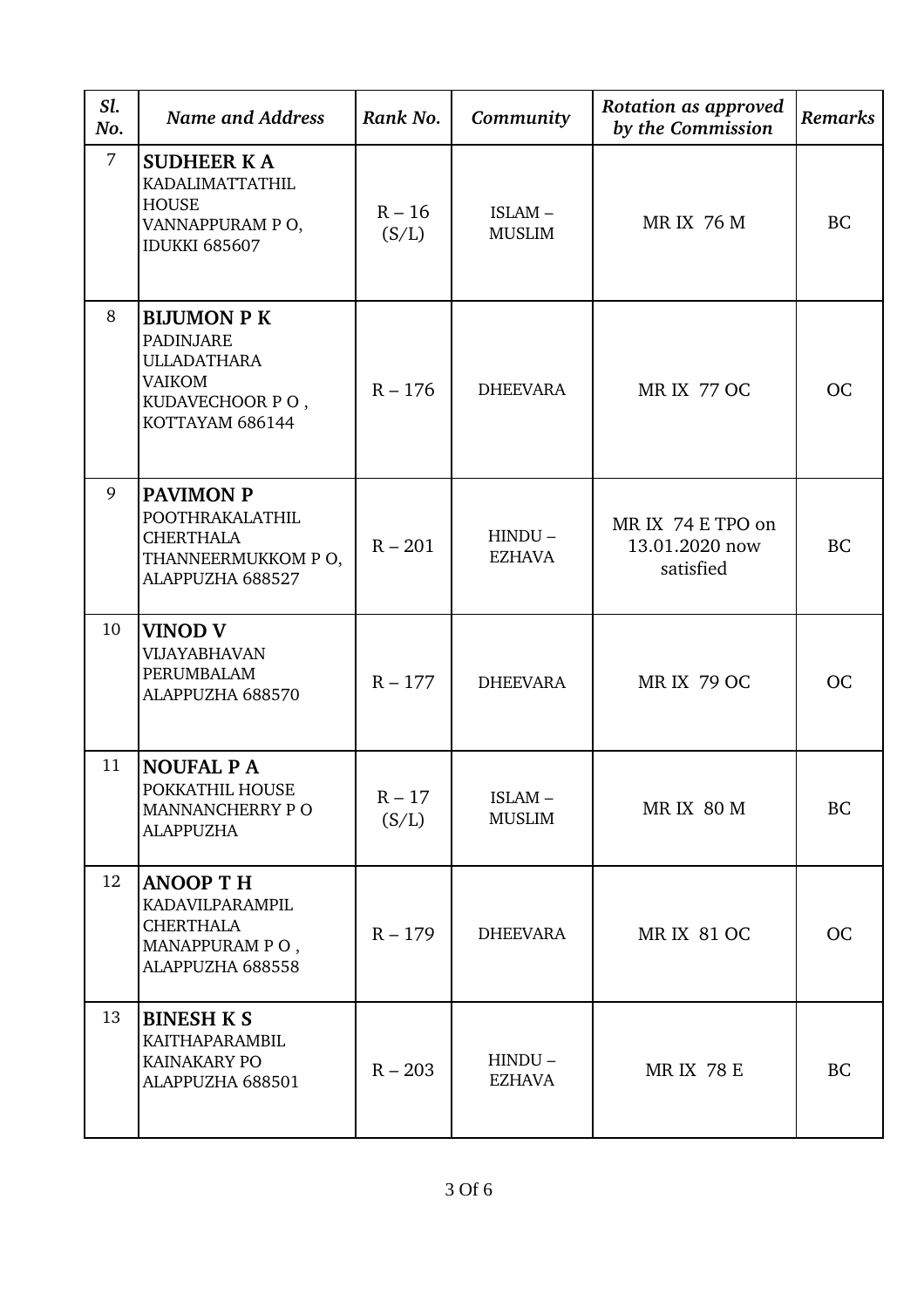| Sl.<br>No.                      | <b>Name and Address</b>                                                                                              | Rank No.          | Community                   | Rotation as approved<br>by the Commission                                                                    | <b>Remarks</b> |  |  |
|---------------------------------|----------------------------------------------------------------------------------------------------------------------|-------------------|-----------------------------|--------------------------------------------------------------------------------------------------------------|----------------|--|--|
| 14                              | <b>PADMAKUMAR S</b><br><b>UDAYA VILASAM</b><br>CHITTOOR,<br>PONMANA PO,<br>PANMANA, CHAVARA,<br><b>KOLLAM 691583</b> | $R - 204$         | $HINDU -$<br><b>EZHAVA</b>  | <b>MRIX 82 E</b>                                                                                             | <b>BC</b>      |  |  |
| 15                              | <b>ANOOP K</b><br>ARAYASSERI NIKARTH<br>THRICHATTUKULAM<br>THRICHATTUKULAM P O<br>ALAPPUZHA 688581                   | $R - 9$<br>(S/L)  | <b>SC-PULAYAN</b>           | MR IX 84 SC.<br>NCA Compensation to<br>MR VI 44 ST/NCA/SC<br>on 13.01.2020 now<br>satisfied.<br>No ST/NCA/SC | <b>BC</b>      |  |  |
| 16                              | <b>DEVAPRASAD R</b><br><b>THYMOOTIL</b><br><b>SRAYIKAD</b><br>AZHEEKAL, KOLLAM                                       | $R - 182$         | DHEEVARA-<br><b>ARAYA</b>   | <b>MR IX 85 OC</b>                                                                                           | <b>OC</b>      |  |  |
| 17                              | <b>ANAS V M</b><br>VAZHAYIL CHIRA<br><b>MANNANCHERRY</b><br>ALAPPUZHA 688538                                         | $R - 18$<br>(S/L) | ISLAM-<br><b>MUSLIM</b>     | <b>MRIX 86 M</b>                                                                                             | <b>BC</b>      |  |  |
| 18                              | <b>SANDEEP M</b><br>MOKKATH HOUSE<br>BEYPORE,<br>KOZHIKODE 673015                                                    | $R - 183$         | DHEEVARA-<br><b>ARAYA</b>   | <b>MR IX 87 OC</b>                                                                                           | <b>OC</b>      |  |  |
| MR IX 88 E TPO to keep 50% rule |                                                                                                                      |                   |                             |                                                                                                              |                |  |  |
| 19                              | <b>LABEESH K</b><br>KARICHALI HOUSE<br><b>BEYPORE</b><br>KOZHIKODE 673015                                            | $R - 184$         | DHEEVARA-<br><b>MUKKUVA</b> | <b>MR IX 89 OC</b>                                                                                           | <b>OC</b>      |  |  |
|                                 | MR IX 90 OBC TPO to keep 50% rule                                                                                    |                   |                             |                                                                                                              |                |  |  |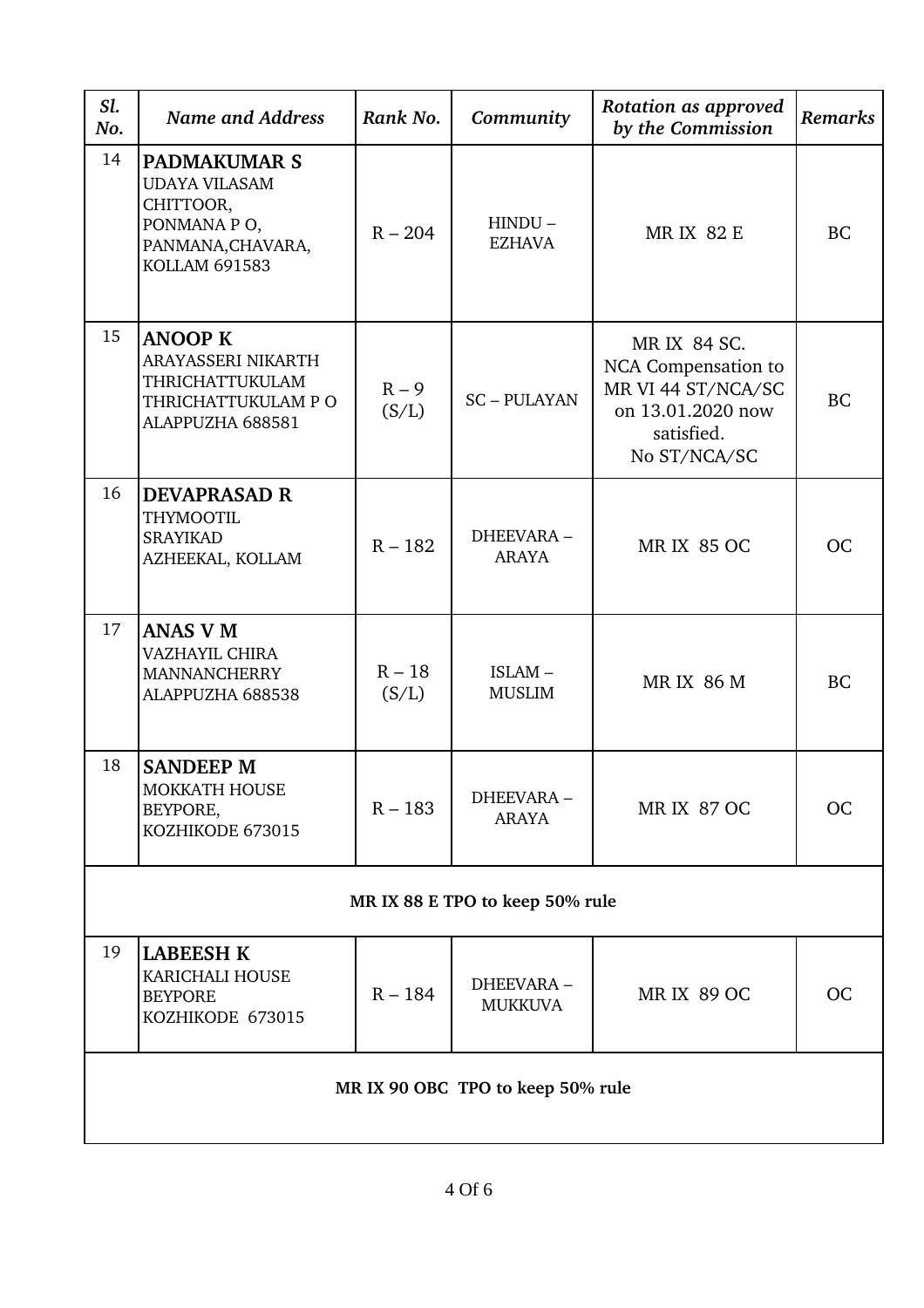| Sl.<br>No.                      | <b>Name and Address</b>                                                                                   | Rank No.  | Community                           | Rotation as approved<br>by the Commission    | Remarks   |  |
|---------------------------------|-----------------------------------------------------------------------------------------------------------|-----------|-------------------------------------|----------------------------------------------|-----------|--|
| 20                              | <b>ABHILASH B</b><br><b>ANEESH BHAVAN</b><br>NEREKADAVU<br>UDAYANAPURAM P O<br>VAIKOM,<br>KOTTAYAM 686143 | $R - 187$ | <b>DHEEVARA</b>                     | <b>MRIX 91 OC</b>                            | <b>OC</b> |  |
|                                 |                                                                                                           |           | MR IX 92 ST TPO to keep 50% rule    |                                              |           |  |
| 21                              | <b>SARATH S</b><br><b>KUMBALAMTHARA</b><br>T V PURAM, VAIKOM<br><b>KOTTAYAM</b>                           | $R - 189$ | <b>DHEEVARA</b>                     | <b>MRIX 93 OC</b>                            | <b>OC</b> |  |
|                                 |                                                                                                           |           | MR IX 94 LC/AI TPO to keep 50% rule |                                              |           |  |
| 22                              | <b>SUJIN N S</b><br><b>NIKARTHIL</b><br><b>MANAPPURAM</b><br>MANAPPURAM PO,<br>ALAPPUZHA 688526           | $R - 190$ | <b>DHEEVARA</b>                     | <b>MRIX 95 OC</b>                            | <b>OC</b> |  |
| MR IX 96 M TPO to keep 50% rule |                                                                                                           |           |                                     |                                              |           |  |
| 23                              | <b>JOSHY C JACOB</b><br><b>CHENGANDA</b><br><b>CHENNAMKARY WEST</b><br>ALAPPUZHA 688501                   | $R - 192$ | $\left( \cdot \right)$              | <b>MR IX 97 OC</b>                           | <b>OC</b> |  |
| 24                              | <b>BIJU K S</b><br>PATHIL HOUSE<br>KILIROOR, KANJIRAM PO<br>KOTTAYAM 686030                               | $R - 208$ | $HINDU -$<br><b>EZHAVA</b>          | MR IX 88 E TPO now<br><b>BC</b><br>satisfied |           |  |
| MR IX 98 E TPO to keep 50% rule |                                                                                                           |           |                                     |                                              |           |  |